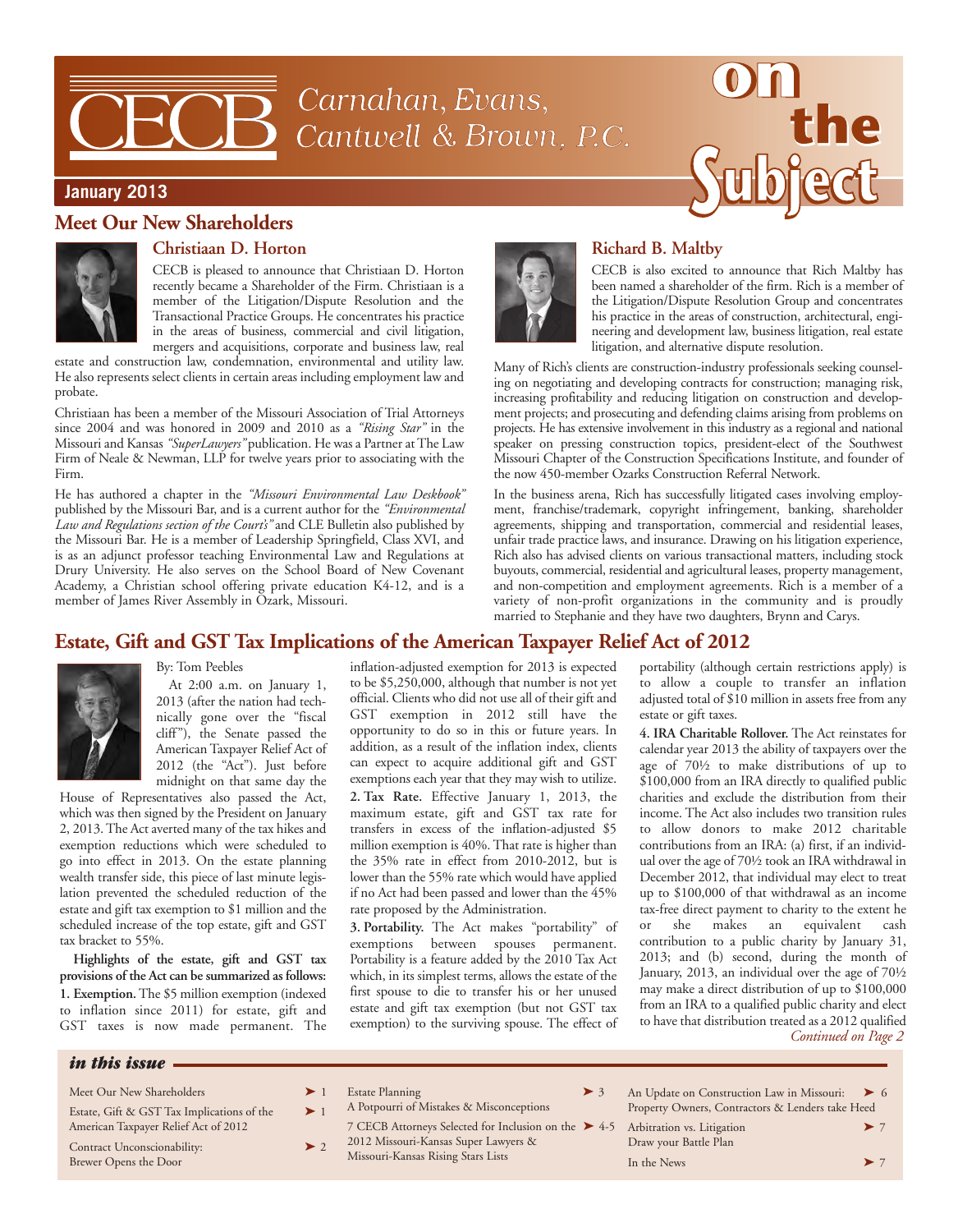## **Contract Unconscionability: Brewer Opens the Door**



**By: Jay Preston**

The language of a contract is the essence of the agreement between parties. Absent an ambiguity in the contract, parties are bound by its express language and generally may not

offer evidence of other oral agreements to vary or contradict its terms. Given these fairly strict rules, the negotiation stage when the contract is drafted becomes that much more important. Each party wants the contract to be as favorable as possible with every scenario addressed. The problem is what happens when the contract goes too far. This concept is referred to as unconscionability and gives a judge or jury discretion to invalidate contracts when a party is subject to the absence of a meaningful choice and the terms of the contract are unfairly oppressive.

In the past, rendering a contract unconscionable required the showing of both procedural and substantive unconscionability. Substantive unconscionability refers to the terms of the contract. Terms are unconscionable when they are unreasonably oppressive or one-sided. Procedural unconscionability refers to the formalities of making the contract. In practice, this generally refers to issues of fairness in the formation process such as high pressure sales tactics, unreadable fine print, misrepresentations, and unequal bargaining positions.

The Missouri Supreme Court in a recent decision eliminated this dual requirement. In *Brewer v. Missouri Title Loans*, the court invalidated an arbitration agreement executed as part of a title loan. The agreement provided that all disputes were to be decided in individual arbitration, referred to as a class action waiver. It also provided that each party would be responsible for its own expenses and judicial action was only available to the title company to aid in repossession of the vehicle. *Brewer* is actually the rehearing of a previously decided Missouri Supreme Court decision from 2010. The 2010 decision struck down the entire arbitration agreement as unconscionable because of the class arbitration waiver; combined with the alleged unavailability of counsel to take an individual arbitration, the small amount of damages, and small fees for the attorney; all of which could be considered substantive unconscionability. Subsequent to the 2010 decision the U.S. Supreme Court in *A.T. & T. v. Concepion* held that states could not declare arbitration agreements to be unconscionable on the basis of a class action waiver alone. In light of *Concepion* the U.S. Supreme Court vacated the 2010 decision and sent the case back to the Missouri Supreme Court.

In *Brewer*, the Missouri Supreme Court once again invalidated the entire arbitration agreement, but on the basis that the agreement as a whole, not just the class action waiver, was unconscionable. While the court did not delineate which facts it thought related to procedural versus substantive unconscionability, the separation is apparent from the organization of the opinion. In reference to procedural unconscionability the court noted that the arbitration clause was non-negotiable, it was difficult for the average customer to understand, and the title company had the superior bargaining position. As to the substantive terms several provisions were identified as greatly favoring the title company; that each party would bear their own costs placing a higher burden on the customer, Brewer waived her ability to sue in court but the title company did not, and the title company maintained its ability to seek attorney's fees if victorious in arbitration. These facts coupled with the fact that no customer had ever arbitrated a claim against the title company led the Court to conclude that the arbitration agreement as a whole was unconscionable.

As compared to other decisions the amount of procedural unconscionability found in *Brewer* is relatively small. In *Whitney v. Alltel Communications, Inc.*, an arbitration agreement printed on the back of a cell phone bill that stated the customer agreed to the provision by mailing in his payment was declared unconscionable. In *Woods v. QC Financial Services, Inc.*, an agreement that compressed a 1,300-word arbitration clause onto one page was likewise invalidated. The class action waiver in *Brewer* was in bold capital letters and above the signature line was the bolded phrase "contains a binding arbitration provision." Several other factors were that Brewer did not attempt to negotiate the agreement, Brewer listed twenty other title companies she could have gone to, and Brewer did not even read the agreement before signing. Nevertheless the court found that the arbitration agreement, in the context of contract formation, was unconscionable.

The importance of *Brewer* lies in the freedom that it gives the lower courts. While some courts may still require a party to show both procedural and substantive unconscionability, the elimination of the dual requirement opens the door for more contracts to be found unconscionable. Situations may arise, as in *Brewer*, where the court wishes to invalidate a contract but the plaintiff fails to provide sufficient evidence of procedural unconscionability. Under this new paradigm a court could simply state that the contract was unconscionable in reference to issues relating to contract formation, whereas under the old law the court would have been forced to

uphold the contract as the plaintiff failed to prove both of the required elements of unconscionability.

How this change plays out in the courts is something that will evolve over the following years. One certainty is that by eliminating the requirement of both procedural and substantive unconscionability, the door is open for judges to find more contracts unconscionable. Careful drafting and contract execution are now that much more important. Contracts should be written in plain language that can be easily understood, important provisions should be bolded or capitalized, and maybe most importantly one should ensure that the other party reads and understands the contract. Everyone wants contracts that they enter into to favor them, but in light of *Brewer* one must be cautious as to how far the contract goes, or face the possibility that they are left with no contract at all.

#### *American Taxpayer Relief Act of 2012 Continued form Page 1*

charitable distribution. This later provision is of particular benefit to donors who want to take advantage of the IRA Charitable Rollover in both 2012 and 2013.

**5. Annual Exclusion Gifts.** Although it was not a part of the Act, the gift tax annual exclusion has increased from \$13,000 to \$14,000 in 2013 under the normal indexing provisions of the Internal Revenue Code. Clients are encouraged to take advantage of annual exclusion gifts early in calendar year 2013.

The Act directs that the tax provisions outlined above are "permanent". Obviously, that is welcome news for clients (and their advisors) who have endured "temporary" tax measures for the last 12 years. However, tax laws are only permanent until Congress decides to change them.

While the issues of exemptions, tax rates and portability appear to be settled for the time being, there are other estate, gift and GST tax issues that have been proposed by the Administration and/or considered by Congress and may be debated in the near future. Included among those issues are proposals for minimum terms for GRATs, limitations (or elimination) of entity-based valuation discounts for intra-family transfers, restrictions on the duration of GST-exempt trusts, and new rules for Grantor trusts. In other words, although we now have greater certainty in estate, gift and GST tax planning than we have enjoyed for many years, it is still important to be sensitive to additional changes that Congress may take under consideration.

If you have any questions regarding these issues, please feel free to contact any member of the CECB Estate Planning Practice Group. We would be pleased to assist you in meeting your estate planning and wealth transfer goals.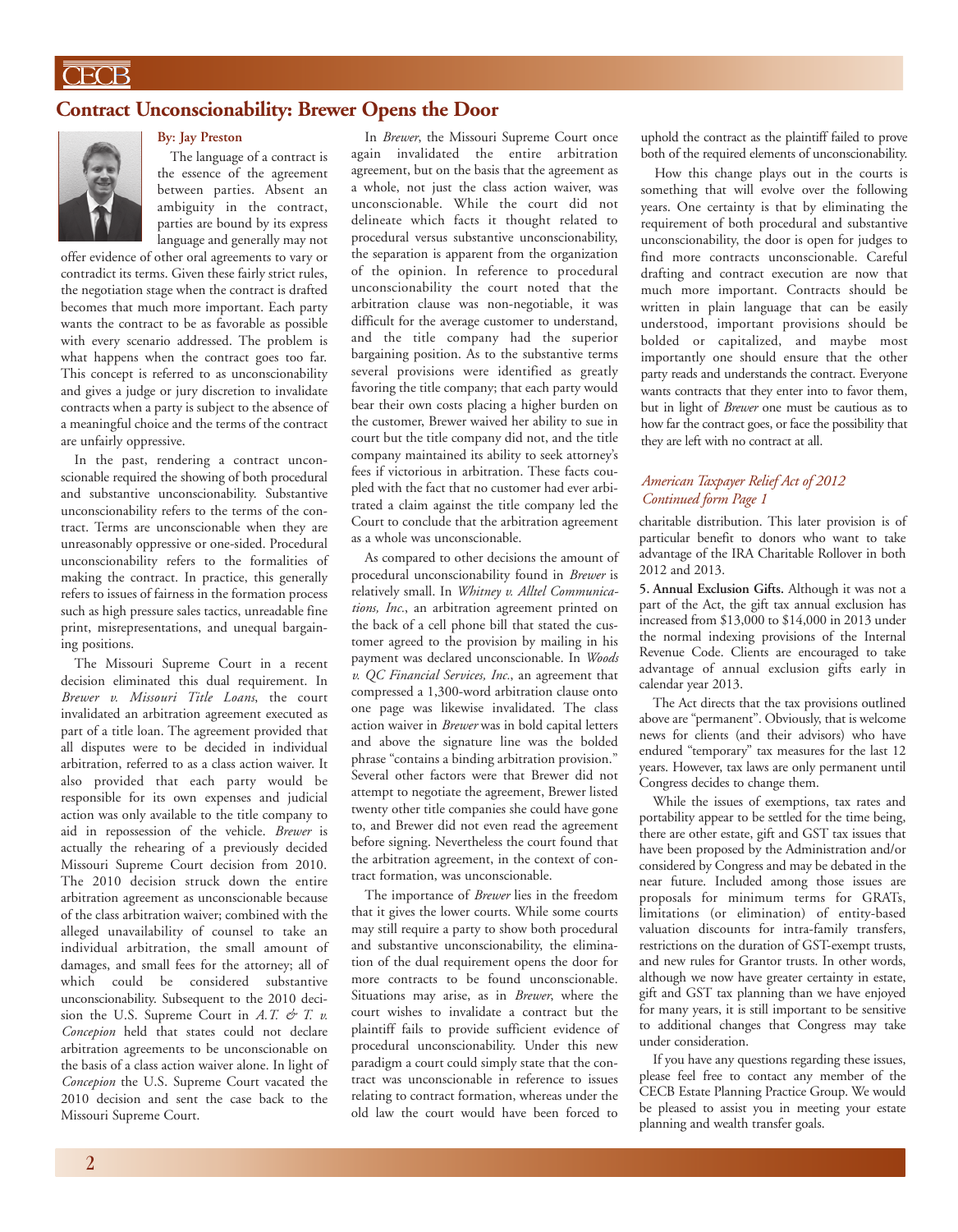$\overline{\overline{\text{CECB}}}$ 

# **ESTATE PLANNING - A Potpourri of Mistakes & Misconceptions**



By: Jennifer K. Huckfeldt

#### **ALL OF MY ASSETS WILL BE DISTRIBUTED PURSUANT TO THE PROVISIONS OF MY LAST WILL & TESTAMENT: MAYBE NOT!**

The Last Will and Testament only controls the distribution of assets that become part of your Probate Estate. If there is a beneficiary designation, payable on death (POD), or transferable on death (TOD) designation, a contractual provision regarding the passage of the asset at your death, or the asset is titled in joint tenancy with rights of survivorship, and a joint tenant survives, then such designation or form of ownership controls the distribution or passage of ownership of such assets. The provisions of your Will are irrelevant with respect to those assets. For example, if your Last Will & Testament provides that all of your assets are to be distributed to your church, but the beneficiary on your life insurance policy is your children, your bank accounts are POD to your children, and you own your home with your sister as joint tenants with rights of survivorship, and your sister survives you, then none of these assets would pass to your Church.

#### **I HAVE A REVOCABLE LIVING TRUST, SO MY ASSETS WILL NOT BE SUBJECT TO PROBATE AT MY DEATH:**

#### **NOT NECESSARILY!**

Establishing a Revocable Living Trust is only the first step in the Estate Planning Process to avoid probate (and possibly plan for estate taxes). Similar to a Will, which only governs the distribution of assets of the Probate Estate, the Revocable Trust only controls property owned by the trust or made payable to the trust. Thus, title to any of your assets in your sole name must be transferred to the trust, made POD/TOD to the trust, or the trust must be the designated beneficiary for the trust to control the distribution of the asset at your death. If an asset is owned in your name without a designated beneficiary or other designation or ownership, then the asset may end up being governed by your trust via Probate. In other words, such assets owned in your sole name without a beneficiary would become a part of your probate estate, and your Last Will and Testament will likely direct the residue of your estate to your Revocable Living Trust. *[Caution: Assets should not be transferred to your trust and your trust should not be designated as the beneficiary of your assets without the advice of your attorney, as there may be income tax or other tax and legal ramifications of doing so for certain types of assets including retirement benefits and annuities]*.

### **MY LIFE INSURANCE WILL NOT BE SUBJECT TO ESTATE TAX OR PROBATE TAX AT MY DEATH IF I HAVE NAMED A BENEFICIARY OF THE POLICY AT MY DEATH:**

#### **IT DEPENDS!**

Avoiding Probate does not mean the asset is not subject to estate taxes. These are two separate issues, which are often confused and misunderstood. The "Gross Estate" for Estate Tax purposes is NOT the same as the "Probate Estate." In general (and over simplified!), all assets that the decedent owned or controlled at death are part of the Gross Estate for Estate Tax Purposes. The fact that assets have been titled to pass in a manner to avoid probate at your death does not have any bearing on whether the asset is part of the Gross Estate for Estate Tax Purposes. In other words, all assets of the Probate Estate and all other assets the decedent controlled or owned at death are part of the Gross Estate for Estate Tax Purposes.

Part of this misconception (especially with life insurance) is that life insurance on a decedent's life is excluded from the Gross Estate for Estate Tax Purposes if the decedent did not own any incidence of ownership in the policy at death (among other rules). If set up correctly, and an Irrevocable Life Insurance Trust (ILIT) owns the policy insuring your life, then the proceeds may not be included in the Gross Estate (but again, there are many details that must be carefully followed for the life insurance proceeds paid to the ILIT to be excluded from the decedent's Gross Estate for Estate Tax purposes).

#### **PROBATE TAXES ARE VERY HIGH!**

#### **FALSE - IN PART**

There is not a "probate tax" on the probate estate. There are (i) court costs (ii) personal representative or executor fees, and (iii) attorney fees charged to the probate estate. Again, the concept of Probate fees is commonly confused and interchanged with the Estate Tax (which is now taxed at a marginal rate of 40% once assets of the decedent's gross estate (which includes probate and non-probate assets) exceed the exemption amount for the year of death (\$5,250,000 in 2013). In other words, probate does not have any bearing on the estate tax and vice versa, these are two separate issues.

#### **IF I DO NOT HAVE A WILL THEN ALL OF MY ASSETS WILL PASS TO MY SPOUSE, OR IF MY SPOUSE DOES NOT SURVIVE THEY WILL PASS TO MY CHILDREN.**

#### **IT DEPENDS ON WHERE YOU LIVE!**

If you die without a Will, then any assets with-

out a beneficiary designation or other ownership or contractual designation controlling the transfer or disposition at death, will be distributed pursuant to the state's (usually the state of domicile) "Substitute Will." The state's Will statute (in Missouri RSMo Section 474.010) may not match your desired division and distribution. For example, *if a decedent died domiciled in Missouri without a Will, leaving behind a spouse and two children who were issue of both the decedent and the surviving spouse, the probate assets would be distributed as follows: (i) \$20,000 would be distributed to the surviving spouse (ii) ½ of the balance of the probate estate would be distributed to the surviving spouse, and (iii) ½ of the balance would be distributed to the decedent's children*. This is probably not the method of distribution many people would expect or desire.

#### **IF I NAME MY CHILDREN AS BENEFICIARIES OF MY ROTH IRAS, THEY WON'T BE REQUIRED TO TAKE MINIMUM DISTRIBUTIONS FROM THE ROTH IRA ACCOUNTS DURING THEIR LIFETIME.**

#### **SORRY - THIS IS FALSE AS WELL**

Roth IRAs are a relatively new provision in the tax code. While the owner of the Roth IRA is not required to take distributions during the owner's lifetime, after the Roth IRA owner's death, the beneficiaries are required to start taking distributions from the accounts. The amount that is required to be distributed each year is called the "minimum required distribution" or MRD. There is an exception if the spouse is named as the beneficiary, as the surviving spouse has the option to treat the Roth IRA as their own IRA and delay the MRD until after their subsequent death.

# *In the News*

The Firm is pleased to announce that<br>Jennifer K. Huckfeldt was recently appointed to The Board of Law Examiners for a nine year term.

Jennifer is one of six members, appointed by the Supreme Court of Missouri, that make up the board. The duties of the board include determining the eligibility for admission to the bar, providing for and conducting the bar examinations and determining the character and fitness of applicants for admission to the bar.

Jennifer replaces Clifford S. Brown, on the Board. Cliff recently completed his ninth year on the board. Jennifer is a Shareholder of the Firm and concentrates her practice primarily in the areas of Estate, Gift and Income Taxation.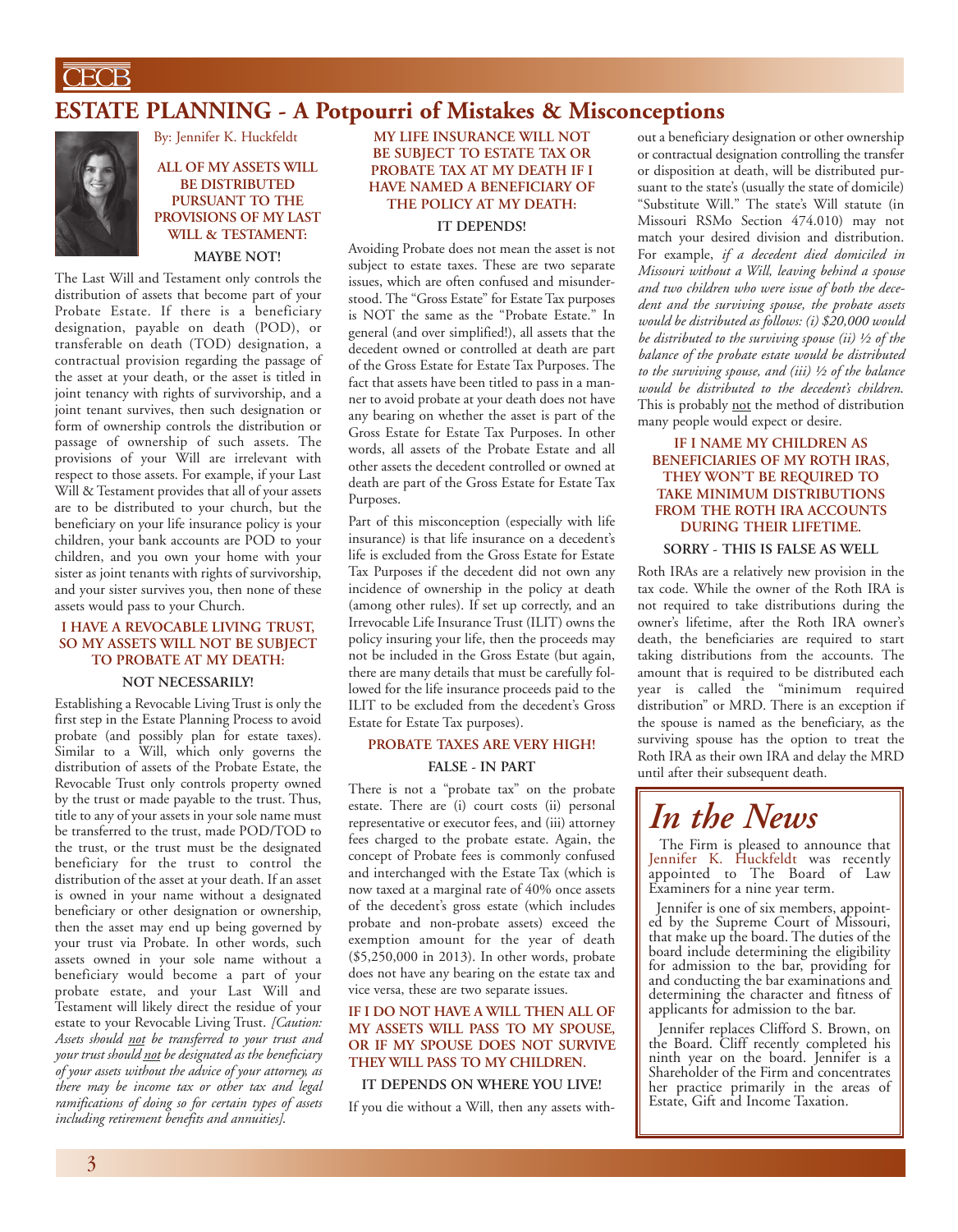# **Seven CECB Attorneys Selected for Inclusion on the 2012 Missouri-Kansas Super Lawyers and Missouri Kansas Rising Stars Lists**

Each year, Law & Politics Magazine invites lawyers in each state to nominate top Missouri and Kansas lawyers they've personally observed in action. Research is then conducted on each candidate dividing them into practice areas. A panel of preeminent peers in each practice area then evaluates each candidate. From the original pool of candidates, only 5 percent of Missouri and Kansas attorneys are selected for inclusion in Super Lawyers and no more than 2.5% are named to the Rising Stars list. Meet the Seven CECB Attorneys that were included on the lists.

# **SUPER LAWYERS LIST**



John M. Carnahan III is a shareholder in the Transactional and Estate Planning Practice Groups of Carnahan, Evans, Cantwell & Brown, P.C. He concentrates his practice in the areas of tax planning, corporate transactions, estate planning, and business succession planning for family-owned businesses. John has been awarded an AV Rating by Martindale-Hubbell.

John is a member of the American College of Tax Counsel. The College is made up of approximately 700 fellows who have been chosen by their peers in recognition of their outstanding reputations and contributions in the field of tax law. John is also a fellow of the American and the Missouri bar foundations.

John is also a member of the Springfield Metropolitan and American (Member, Sections on: Taxation, Business Law, and Real Property, Probate and Trust Law) Bar Associations, as well as The Missouri Bar (Chairman, Taxation Committee, 1984-1985). John has also served as an author and editor for the *Missouri Law Review, The Journal of S Corporations and The Tax Lawyer*.

John recently completed service as a member of the Board of Curators of the University of Missouri System (2005-2011). John as been included on the *Missouri Kansas Super Lawyers®* list since 2006.



William E. Evans is a shareholder in the Transactional Practice Group of Carnahan, Evans, Cantwell & Brown, P.C. He concentrates his practice in the areas of taxation, corporations, real estate, business, and employer/employee law. He has been awarded an AV Rating by Martindale-Hubbell [highest rating possible].

Bill has significant experience in mergers and acquisitions, tax free like-kind exchanges of real estate, and the formation and planning of limited partnerships, limited liability companies, and corporations.

From July of 2003 to July of 2006, Mr. Evans was Legal Advisor to the International Brotherhood of Magicians, a not-for-profit organization consisting of over 12,000 amateur and professional magicians worldwide. Mr. Evans currently is a Member of the Board of Trustees and Chairman of the Grievance Committee.

Bill is a fellow in the American College of Tax Counsel, an elite group of only 700 tax lawyers in private practice, in law school teaching positions and in government, who are recognized for their excellence in tax practice and for their substantial contributions and commitment to the profession. Bill has also been named to the "Best Lawyers in America" list by the publication of the same name.

Mr. Evans has been included on the *Missouri Kansas Super Lawyers®* list in 2006, and 2010-2012.



Joseph (Chip) Dow Sheppard, III is a shareholder and Chairman of the Litigation/Dispute Resolution Practice Group of Carnahan, Evans, Cantwell & Brown, P.C. He concentrates his practice in the areas of real estate, business, securities and intellectual property litigation, dispute resolution and transactions.

A substantial portion of Chip's practice includes securities and other fraud and fiduciary duty related claims, both as an arbitrator and as counsel for the parties. He has tried a combined total of more than 50 arbitrations, state and federal trials, both jury and non-jury, in his areas of concentration. Other areas of concentration are various business transactions, acquisitions, real estate development and related litigation and probate litigation.

Chip is a board member and currently the President of the Springfield Metropolitan Bar Association, Chairman of the Non-Partisan Court Plan Committee, member of the American Bar Association, the Missouri Bar and the Public Investors Arbitration Bar Association. In 2005 he was elected as a Fellow of the American Bar Association, an honor bestowed upon less than .5 percent of the Bar. In 2008, he Co-Chaired the Greene Countians for Fair and Impartial Judges Committee which was responsible for bringing the Missouri Court Plan to Greene County, was a finalist for Missouri Lawyer of the Year and received the Missouri Bar Association and Springfield Metropolitan Bar Association President's Awards in recognition of extraordinary service to those Associations and the legal profession. Chip has also been named to the "Best Lawyers in America" list by the publication of the same name.

Chip was selected to the Missouri Kansas Super Lawyers® list in 2005 and 2006 and again for 2010-2012.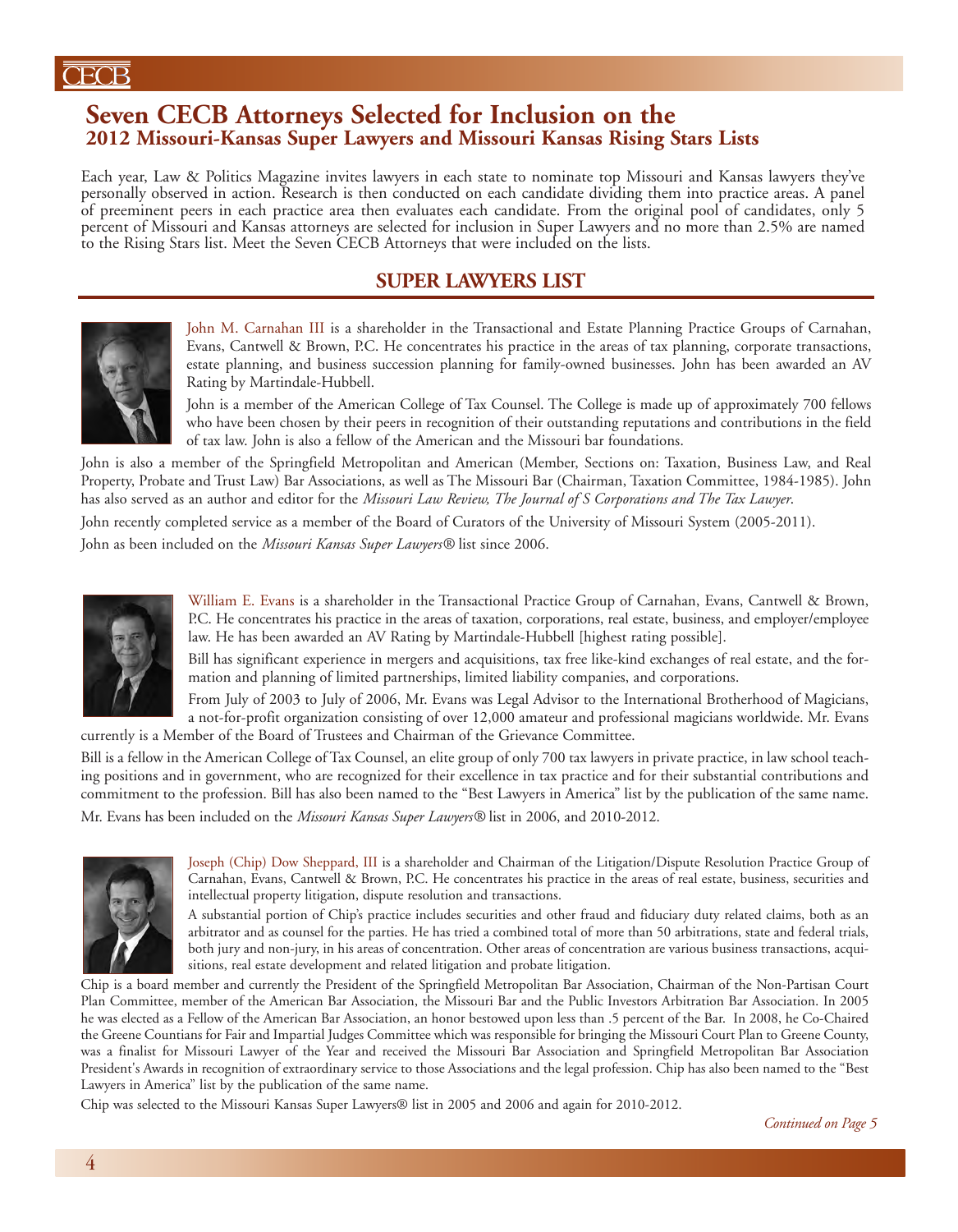#### *Super Lawyers List - Continued from Page 4*



Clifford S. Brown practices in the Estate Planning Practice Group of Carnahan, Evans, Cantwell & Brown, P.C. He concentrates his practice in the areas of estate planning, probate, and trust litigation, and related tax matters.

Cliff has served as an educator and speaker on behalf of the Supreme Court of the State of Missouri, the Missouri Bar Association, the University of Missouri - Columbia School of Law, and other organizations in providing continuing legal education to members of the legal profession.

Cliff is listed in Who's Who in American Law, as well as The Best Lawyers in America. He served as the 84th President of the Springfield Metropolitan Bar Association in 2006. In September 2003, he was appointed to the Board of Law

Examiners by the Supreme Court. In 1991, Cliff was elected as a Fellow of the American College of Trust and Estate Counsel. Cliff's community involvement includes serving on the Board of Directors of the Burrell Center and the Community Foundation of the Ozarks. Cliff has been selected to the Missouri Kansas Super Lawyers® list since 2005.



Thomas D. Peebles, Jr. is a shareholder and member of the Estate Planning Practice Group of Carnahan, Evans, Cantwell & Brown, P.C. Mr. Peebles has concentrated his practice in estate planning and estate and trust administration matters since 1980. Tom has significant experience in the preparation of basic and sophisticated estate planning documents, and in wealth transfer planning for high net worth clients, closely held business owners and their families. He has been awarded an AV Rating from Martindale-Hubbell in recognition of his preeminent work in assisting his clients in achieving their estate planning goals and objectives. In 2004, Mr. Peebles was elected a Fellow of The American College of Trust and Estate Counsel in recognition of distinguished service in the practice of estate planning, probate and trust law.

Tom has been honored since 2010 with being named to the "Best Lawyers in America" list. Tom was also elected by his peers as a Fellow in the American Bar Foundation. Membership as a Fellow in the American Bar Foundation is limited to one-third of one percent of the lawyers in America. Tom has, over the years, devoted a substantial amount of his time towards civic and charitable activities including the Community Foundation of the Ozarks, the Foundation for the Springfield Public Schools and the Springfield-Greene County Library Foundation. Mr. Peebles was recognized as one of ten "Volunteers of the Year" as part of the 2004 Gift of Time Awards sponsored by the Council of Churches of the Ozarks. Tom was selected to the Missouri Kansas Super Lawyers® list in 2005 and 2006 and again for 2010-2012.



John E. Price is a shareholder in the Litigation Practice Group of Carnahan, Evans, Cantwell & Brown, P.C., concentrating in civil and business litigation, environmental law, corporate and real estate law and appellate practice. Mr. Price has wide experience in environmental law over the last 30 years. He has handled litigation under the Clean Air Act, Clean Water Act, Superfund and toxic torts. He regularly advises clients on environmental regulation, permitting and real estate transactions. John has an AV Rating by Martindale-Hubbell.

John also has much experience with large, complex real estate and business transactions, and with commercial litigation involving leases, contracts and insurance disputes. He has argued over 75 appeals in federal and state appellate courts.

Mr. Price has served as a board member for eight years and was the 2010-2012 President of the Springfield Sister Cities Association, and is currently on the board and entering a term as the 2012-2013 Chairperson of the Springfield-Greene County Park Board. In the past he has served on the board and as President of the Wilsons Creek National Battlefield Foundation, as a board member and President of the Visiting Nurses Association of Springfield, as a member of the Springfield Environmental Advisory Board, as a member and volunteer for Project Parkway. John was recently honored with a 2012 Gift of Time Award from The City of Springfield and the Council of Churches of the Ozarks. John has been selected to the Missouri Kansas Super Lawyers® list since 2007.

## **RISING STARS LIST**



Rich Maltby, a shareholder in the Litigation/Dispute Resolution Practice Group of Carnahan, Evans, Cantwell & Brown, P.C., has been named to the Rising Stars list. This follows his recognition by the Missouri Lawyers Weekly as a Missouri Up and Coming Lawyer in 2011. Rich concentrates his practice in the areas of construction, architectural, engineering and development law, business litigation, real estate litigation, and alternative dispute resolution.

Rich has substantial experience handling all aspects of the construction process, including bidding, contract negotiation, project management, and claims resolution. His representation has included many widely recognized owners, developers, contractors, subcontractors, suppliers, design professionals, and lenders throughout Missouri, the Midwest, and the United States. Rich has counseled clients on diverse multi-million dollar projects, both public and private, including affordable

housing, airports, assisted living facilities, biofuels and other industrial and manufacturing plants, casinos, historic rehabilitation and preservation, hotel and resort developments, medical facilities, mixed use developments, office, parking structures, power plants, shopping centers/retail, single and multi-family residential developments including houses, lofts, apartments, and luxury high-rise developments, utility and infrastructure systems, and water distribution facilities.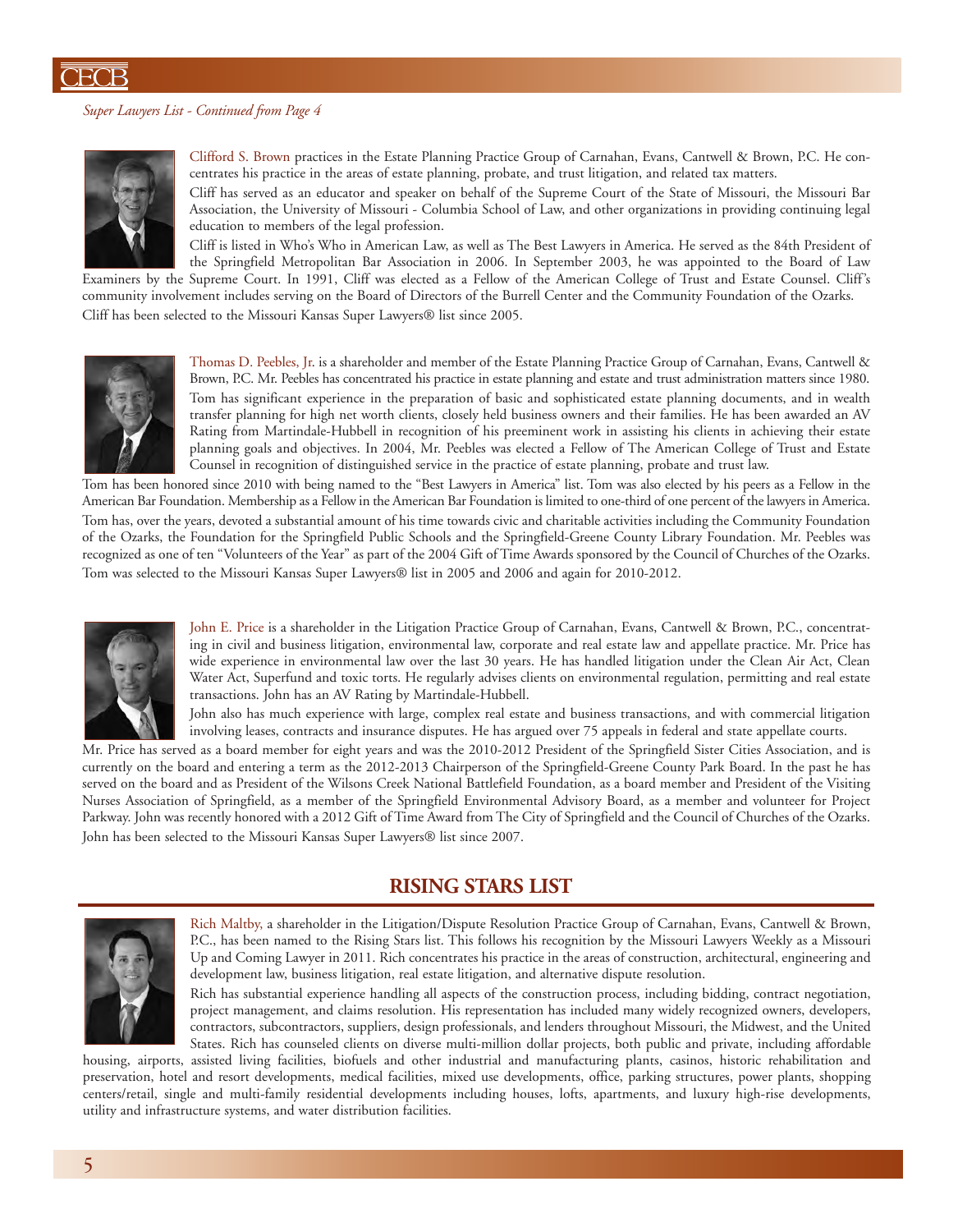## **An Update on Construction Law in Missouri: Property Owners, Contractors and Lenders Take Heed**



### **By: Rich Maltby**

In the last four months of 2012, Missouri's appellate courts have been very busy deciding cases that will impact those in the areas of construction and real estate. Regardless of whether you are a property

owner, contractor, or lender, it is important to understand these recent developments. The following is a summary of three notable recent decisions in Missouri:

#### **1. Supreme Court Sharpens Missouri's First Spade Rule**.

On September 11, 2012, the Missouri Supreme Court issued an opinion in Bob DeGeorge Associates, Inc. v. KD Christian Construction Co., 377 S.W.3d 592 (2012), concerning whether a mechanic's lien was superior to a purchase-money deed of trust that had not been recorded until after the contractor had commenced work. The case overruled several prior decisions in Missouri suggesting that the lender's purchase-money deed of trust encumbering land is prior and superior to a mechanic's lien even if the deed of trust was never recorded.

The contractor brought suit against both the property owner and the bank seeking to foreclose on its lien. The Supreme Court harmonized Missouri's recording statutes, RSMo. §§ 442.380 and 442.400, which require the lender to record its deed of trust with the Recorder of Deeds in order to claim priority over third parties, with Missouri's First Spade Rule, RSMo. § 429.060, which provides that all mechanic's liens commence at the date of the first stroke of the axe or spade regardless of the time of filing the lien, performing the work, or furnishing the materials.

The Supreme Court explained that the recording statutes postpone the effectiveness of an unrecorded deed of trust against a third party who does not have actual knowledge of the instrument. The recording statutes protect persons who acquire an interest in real property without notice of prior encumbrances. The First Spade Rule operates as a "relation-back" priority rule in that a mechanic's lien takes priority over all other encumbrances subsequent to the commencement of the contractor's work regardless of the timing of the filing of the mechanic's lien. Since the bank had not recorded its deed of trust until after the contractor began work, the Court found in favor of the contractor even though its lien was filed after the bank recorded its deed of trust. This is a departure from the trend in the past 40 years to find the bank's interest superior to the contractor under these circumstances.

#### **2. Appellate Court Places Heavier Burden on Contractors Trying to Enforce Mechanic's Liens.**

The Missouri Western District Court of Appeals was not quite as protective of contractors in R.K. Matthews Investment, Inc. v Beulah Mae Housing, LLC, 2012 WL 4344190, which was decided on September 25, 2012. In that case, a contractor brought an action against a project owner for breach of contract, enforcement of mechanic's lien, and relief under Missouri's Prompt Pay Act. The owner defeated the contractor's claims by successfully arguing that the contractor had failed to follow the requirements of the mechanic's lien statutes.

This case arguably complicates a contractor's ability to enforce lien rights in at least three ways. First, in a contractor's claim for non-payment, the contractor must prove that the work was performed in a good and workmanlike manner. The burden to disprove the quality of work shifts to the owner only if the owner has raised a claim for damages against the contractor. If the owner simply denies the contractor quality of work (rather than asserting a claim), then the burden remains with the contractor to prove it. Second, even though the mechanic's lien statutes do not expressly require a general contractor to include an itemized statement along with the mechanic's lien, failure to do so increases the risk that the general contractor did not meet the "just and true account" threshold which requires a lien statement to provide an owner with sufficient information to investigate whether the labor and materials described in the lien actually improved the property and whether the charges were reasonable. Third, while the existence of errors in a lien statement does not necessarily mean the contractor deliberately intended to defraud the owner (which invalidates the lien), a judge or jury is free to conclude that fraud occurred based on the frequency of errors in the lien and other evidence regarding the lien claimant's lack of credibility.

#### **3. Appellate Court Smoothes the Road for an Owner to Recover for Overbilling and Defective Work.**

On October 25, 2012, the Missouri Southern District Court of Appeals (which is the district in which we are located) in Matt Miller Company, Inc. v Taylor-Martin Holdings, LLC, 2012 WL 5258713, addressed a number of disputes between an owner and contractor regarding a cost plus contract. The owner was the landlord of a historical building that was the subject of a rehabilitation commercial project involving tax incentives. The owner terminated the contract contending that the contractor failed to perform. The contractor filed a mechanic's lien and the owners filed claims for improper billing and defective work. While the court addressed a number of issues on appeal, perhaps the most noteworthy findings, which largely favored the owner, were as follows:

a. Even though the owner had entered into a lease with its tenants preventing it from repairing or maintaining the building during the term of the lease, the court found that the owner had an interest beyond merely a right to collect rent in that it could sell or mortgage the building at any time and terminate the leases early by paying a penalty. Thus, the owner, as landlord, was a proper party to pursue claims against the contractor for damages.

b. On a cost plus contract where the contractor is to be paid cost of the work plus a fee, the contractor must be able to link percentages in invoices to actual amounts attributable to specific work on the project. Charges structured as percentages for items such as insurance, offsite work, social security, and payroll taxes are unrecoverable unless the contractor can demonstrate the specific percentage pertains to actual work on the project.

c. While it remains the law that an owner's measure of damages is either the cost of repair or the diminution of value of the property, the contractor has the burden to prove diminution of value and a court need only consider diminution of value when that measure of damage is substantially less than the owner's evidence of cost of repair.

d. When a contract contains a consequential damages waiver, the court will narrow that language to allow the owner to recover full repair costs. Thus, in this case, where the repair of defective tuckpointing was necessary, the court found that the damages include an amount for repainting the building after performance of the tuckpointing corrective work.

There are lessons to be learned from each of these recent cases. For instance, lenders should polish up their protocols and checklists as it concerns the filing of deeds of trust in the financing process. In addition, if a contractor hopes to be successful on a lien claim, the contractor should tighten up its record-keeping and err on the side of including greater specificity in its lien statement as to the labor and materials furnished on the project for which payment is due. Moreover, parties to a construction contract can further define terms and conditions to remove ambiguities as to rights and remedies of the parties in the event of default, including the types of damages that are recoverable, which will eliminate the need for litigating many of the issues that surfaced in the Southern District case. The above construction law update is not intended to be a complete legal analysis as to the facts and circumstances in each of these above cases. For further information as to how these developments may impact your business, please contact CECB at 417-447-4400.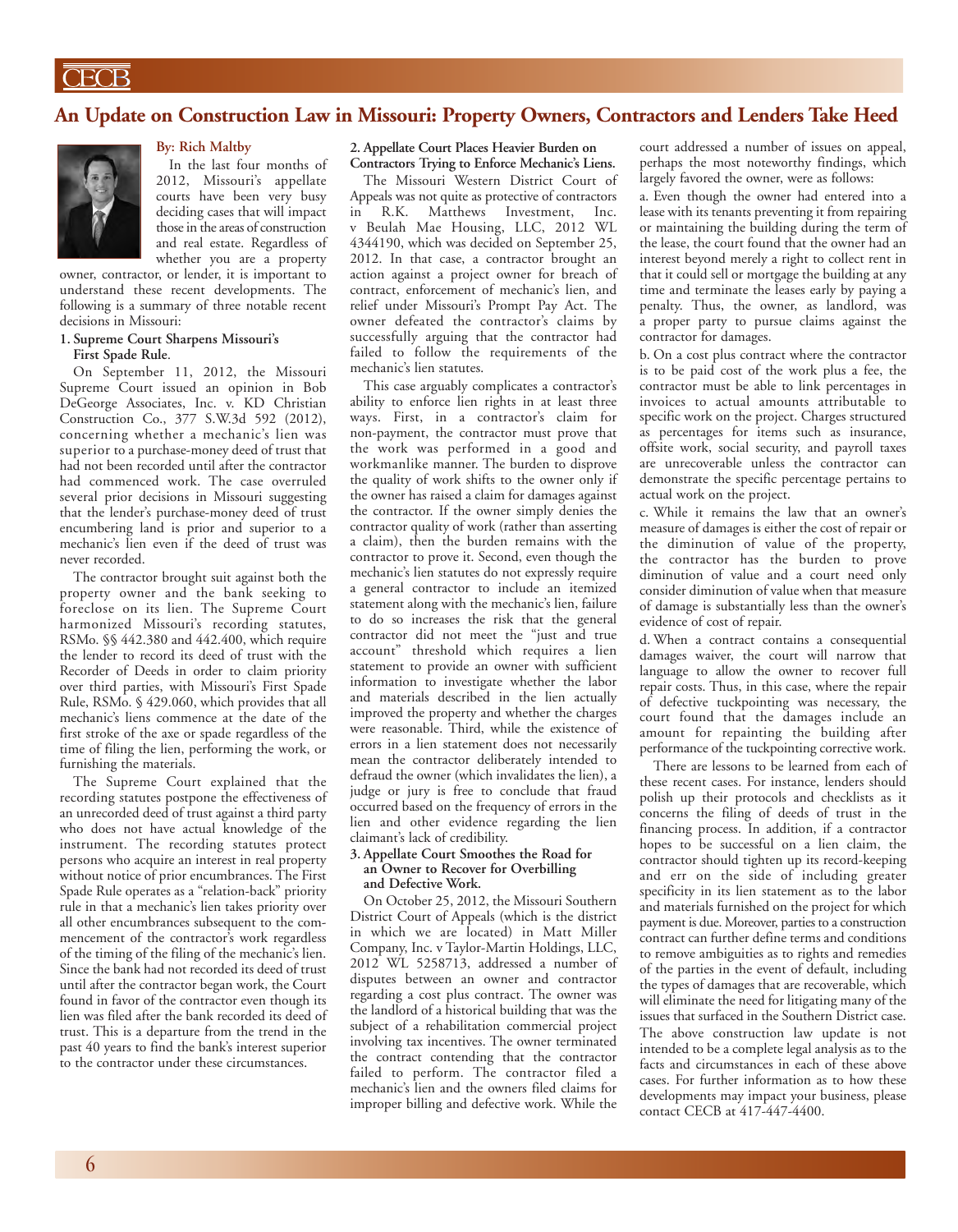## **Arbitration vs. Litigation – Draw your Battle Plan**



### **By: Christiaan D. Horton**

With the growing pace of business, and the standardization of transaction documents and contracts, many business owners and individuals are called upon to make quick decisions about their election for dispute resolution. Most do not appreciate the distinction between arbitration and litigation and are not fully informed when making

their election on this issue. Because both of these methods of dispute resolution have risks and benefits, every business owner and individual should understand this distinction. There is a great advantage to drawing a battle plan before the war begins.

**Synopsis of Arbitration**. Arbitration is often characterized as a fast-track process to resolve commercial law disputes. In fact, arbitration provisions in contract documents find great support within the merchant community which often seeks a faster method to resolve legal disputes than our traditional judicial system allows. Missouri has adopted special provisions governing arbitrations, and that body of law can be found in Section 435.350 of our Revised Statutes. State law prohibits a "sneak attack" by arbitration and mandates that such clauses be boldly and prominently contained within agreements. Thus, insertion of arbitration provisions in contract documents requires careful attention to insure that proper notice is given under state law due to the significance of the waiver of constitutional rights like the right to trial by jury. Because arbitrations accelerate the pace at which disputes are resolved, this often requires the parties to quickly gather documents, secure witness participation, and comply with a host of procedural requirements including those relating to the selection of the arbitrator or panel that will hear the dispute. It is also important to follow the particular arbitration rules and procedures of the governing body administering the arbitration. For example, the Missouri Association of Realtors has a particular set of arbitration rules and procedures that must be followed in disputes between realtors. The American Arbitration Association has its own set of rules and procedures that guide arbitrations before that tribunal. It is very common for these rules and procedures to be contained in lengthy manuals desired to guide the process and establish the "rules of the game." Although some argue that arbitration is a less costly alternative to our traditional judicial model for dispute resolution, significant costs can be triggered in arbitration including filing fees, arbitrator compensation, tribunal management expenses, and costs to mobilize witnesses to attend arbitration hearings in person.

**Considerations on Finality of Awards.** Many people proceed to arbitration not realizing the potential finality of the decisions that can result from that process. They presume that the arbitration will allow them to "state their case" informally and do not consider the potential for redress in the event of an adverse "award". Often the ability to challenge the award substantively is waived or severely limited, and in some cases, only procedural irregularities in the process may be challenged. Results of this nature are especially dangerous when the arbitrator is not trained in the law but must decide legal issues that affect the rights of the parties. Although most arbitrations will have a hearing transcript of the proceedings and allow the relaxing of evidentiary standards for proof and admissibility of documents and testimony, these safeguards are not applied uniformly and can create pitfalls for unsuspecting participants. Overturning an arbitration award is very difficult, and if competent legal counsel is not involved in the actual arbitration to make a proper legal record, due process rights in the hearing process can be significantly jeopardized.

**Traditional Justice by Civil Action.** Our Court system supplies trained Judges, funded by tax-payer dollars, to hear legal disputes. The Missouri Supreme Court promulgates civil rules that govern judicial proceedings across the State. Although civil rules may vary slightly county-by-county, they are essentially uniform in most respects. Licensed attorneys who litigate in our court system are very familiar with these civil rules which are designed to allow the parties an opportunity to engage in formal discovery so evidence can be fully developed by each side prior to a trial in the case. It is true that the "wheels of justice" turn more slowly in our court system, but there is ammunition within the body of civil rules that allow the parties to seek judicial relief on an expedited basis. Typically, the party filing the action will pay a nominal filing fee and service fees relating to the formal service of the petition and summons on defending parties, but no additional amounts are required to be paid to secure a position on the Court's docket. Furthermore, Judges are required to follow the law that controls the case and are held accountable through the right of each litigant to appeal the judicial decisions made, even on substantive issues in the case. There certainly are more due process safeguards available in our traditional judicial model for dispute resolution, and many attorneys prefer the ability to carefully develop the evidence for their case before trial which takes time. However this model of dispute resolution can be very costly and attorney fees can escalate quickly, especially through the discovery process.

**Which Battle Plan is Best?** With these distinctions in mind, solid arguments can be made that arbitration is a better model for certain disputes while our traditional judicial model is better for others. Individuals who are presented with binding arbitration clauses should at least be fully informed on the arbitration process and procedures that will be invoked if a future dispute arises. Arbitration participants are strongly cautioned from proceeding in arbitration without legal counsel. Knowing the specific procedural rules of the arbitration tribunal is vital for the protection of legal rights and assurance of due process guarantees. Appreciating the risks involved in the finality of an award is also very important because redress from an adverse decision may be significantly limited. Except in exceptional circumstances, Courts rarely disturb an arbitration award once arbitration procedures have been followed and exhausted. Those submitting to arbitration need to be prepared to accept the arbitration award, good or bad, and move away from the battlefield in most cases. Those who elect the judicial path have a greater opportunity to appeal adverse decisions, but the potential for protracted litigation and the cost and expenses associated with "funding the war" carry consequences of their own. Before executing a contract or agreement that contains a standard arbitration clause, pause to consider the above distinctions and what may best serve your strategy in the event of a future dispute. If you are uncertain, obtaining a swift legal opinion on that topic is wise "intelligence" in the event war breaks out.

# *In the News*



We are very pleased to announce that Joseph D. "Chip" Sheppard, III has been elected the 2013 President of the Springfield Metropolitan Bar Association. The SMBA is an association of more than 900 local attorneys. The mission of the SMBA is to maintain the honor and dignity of the profession of law, to cultivate social intercourse

among its members and for the promotion of legal science and the administration of justice. Congratulations to Chip! Clifford S. Brown was also President of the SMBA in 2006.